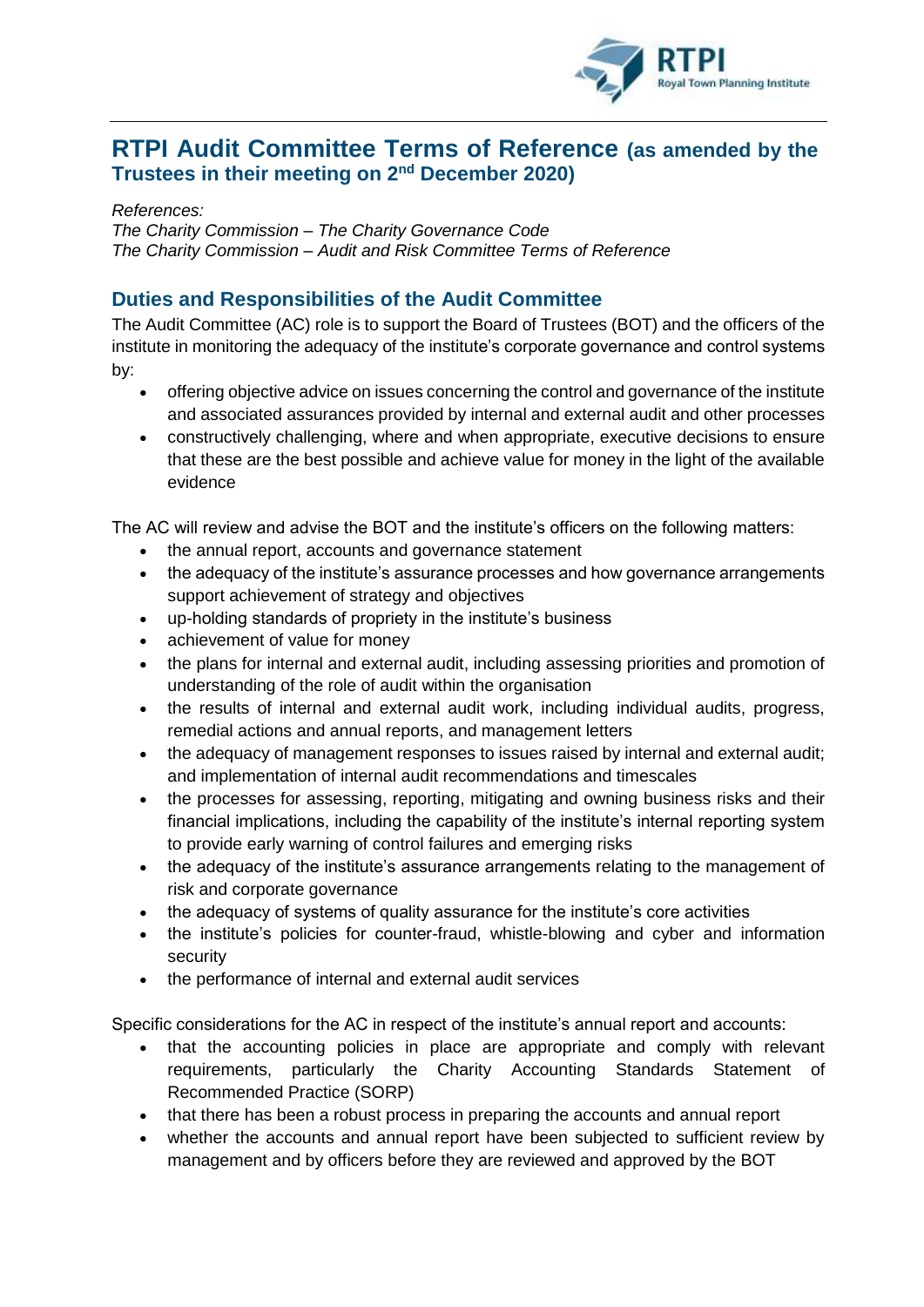

- that when new or novel accounting treatments arise, whether appropriate advice on accounting treatment has been taken
- whether there is an appropriate anti-fraud policy in place, and whether losses are suitably recorded
- whether suitable processes are in place to ensure accurate financial records are kept
- whether suitable processes are in place to ensure regularity and propriety is achieved
- whether issues raised by the external auditors have been given appropriate attention

The AC should satisfy itself that the annual financial statements represent fairly the financial position of the institute. Before the Letter of Representation is signed the AC should review it and give particular attention to non-standard issues of representation.

The AC will agree the auditors' fee prior to it being approved by the BOT.

## **Constitution of the Audit Committee**

The AC will have no fewer than four members appointed by the BOT and shall include:

- One member of the General Assembly to be recruited from those with recent and relevant skills and experience who have indicated a desire to serve on this committee.
- One member of the BOT
- Up to two independent members appointed for their financial or corporate experience and expertise

Appointments to the Committee shall be for a term of three years renewable once at the discretion of the Board.

The Chair of the Committee shall be appointed by the BOT on the recommendation of the BOT Chair in consultation with the Chief Executive.

All appointments shall be made with due regard to the need to understand the institute's objectives, structure and culture, and other legislative and accountability contexts within which it operates. AC members will collectively possess knowledge and skills in accounting, risk management, audit, financial governance and technical issues relevant to the business and strategic management of the organisation.

The AC shall be entitled to co-opt additional members for a period not exceeding a year to provide specialist skills, knowledge and experience, with approval of the BOT.

## **Conduct of Audit Committee Meetings**

The Head of Governance will act as secretary to the AC with responsibility for co-ordinating its business and servicing its meetings.

The quorum necessary for the transaction of business shall be three members.

The AC will meet at least three times a year at appropriate times in the reporting and audit cycle, co-ordinated in advance of the BOT so that it may receive the AC's report and recommendations.